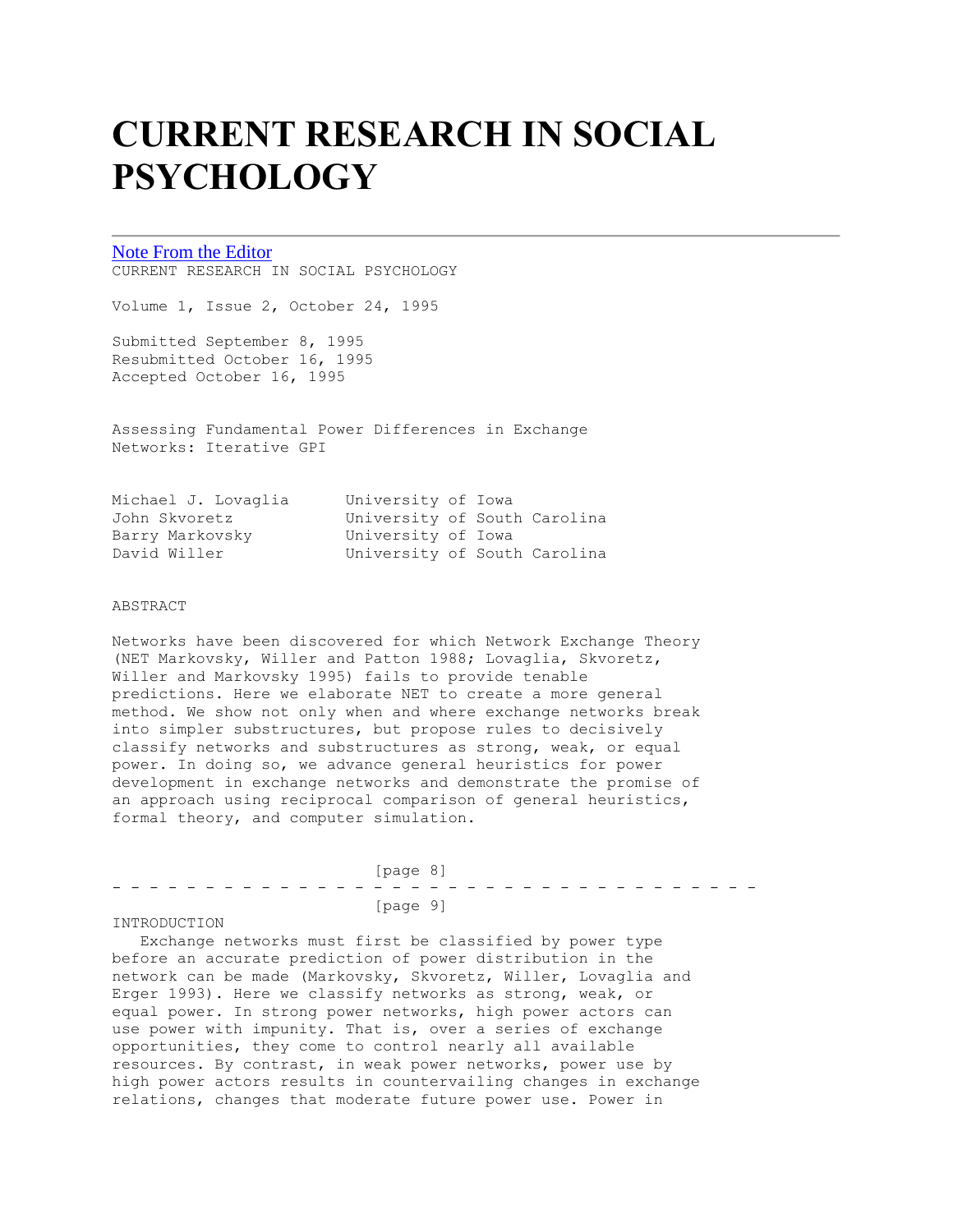these networks reaches a stable equilibrium in which high power actors maintain a reliable, though moderate, advantage. That equilibrium point can be accurately predicted for positions in a wide variety of weak power networks (Skvoretz and Willer 1993; Lovaglia, Skvoretz, Willer and Markovsky 1995). Finally, in networks of equal power, no actor has an exchange advantage; thus, no resource differentiation is predicted in them.

 The Graph-theoretical Power Index (GPI) method developed by Markovsky, Willer and Patton (1988) and Markovsky, Skvoretz, Willer, Lovaglia, and Erger (1993) uses a path-counting algorithm to identify how advantaged one actor is in comparison to another. A position's GPI value is calculated by counting non-intersecting paths of different lengths leading away from it, with odd-length paths adding advantage, even-length paths taking away advantage.

 Consider the network in Figure 1 suggested by Noah Friedkin (personal communication). Position A has a single 1-path to B, a 2-path to C (the 2-path to D would intersect with the first 2-path at B and so is not counted), a 3-path through B and C to D, and a 4-path through B, C, D, and ahead to the other C. Adding 1 to the GPI index for the 1-path and 3-path while subtracting 1 for the 2-path and 4-path yields a GPI value of 0 for position A. In contrast, position B has four 1-paths, a 2 path through C to D, and a 3-path through C and D to the other C. Thus its GPI value is  $4 - 1 + 1 = 4$ . (See Markovsky et al. 1988 for details of GPI analysis.)

Figure 1. Friedkin Network and GPI Values



 When GPI values differ for two positions, one has a strong power advantage over the other. Markovsky et al. (1988, Axiom 2) assume that actors seek exchange with partners whose GPI value is lower than theirs. Or, if all partners have a GPI value equal to or greater than an actor, the actor is assumed to seek exchange with the weakest partner(s) available. However, exchange is possible only when an actor and a partner mutually seek exchange with each other. Hence, if an actor and a partner do not mutually seek each other, that tie is broken. When such broken ties cause networks to break into subnetworks, GPI is iteratively applied to resulting subnetworks.

 Using Axiom 2 to analyze the Friedkin network, C actors will seek exchange with D, but not B. The network breaks into an A-B dyad and a C-D-C 3-line network. GPI equals 1 for the positions in the dyad. In the 3-line, D's GPI equals 2, whereas C's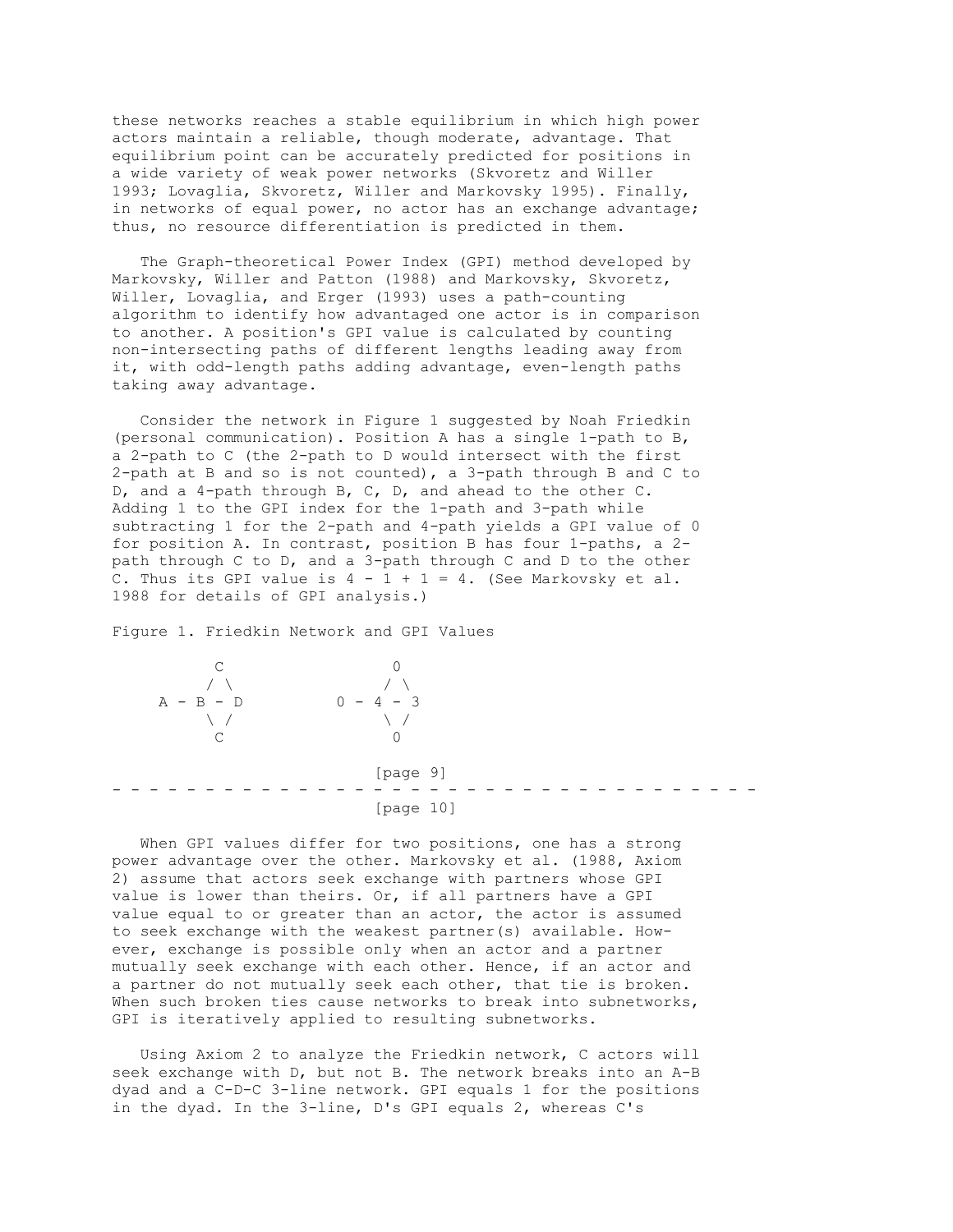equals 0. The exchange seek assumption then applies to these new GPI scores. C actors seek exchange with B, but not with D, thus leaving D isolated from the rest of the network. Iterating GPI again returns the dyad and 3-line. The analysis cycles indefinitely from one iteration to the other. Thus, the Friedkin network cannot be classified as strong power. Nevertheless, simulation using Markovsky's X-Net program shows that B and D are in fact strong power positions (Markovsky in press describes the simulator).

 The anomalous Friedkin network has a relatively easy solution, a modification of the exchange seek assumption. Markovsky et al. (1988) assume that C actors will see exchange with D while avoiding B because B is more powerful than D. However, whenever a strong power advantage exists, low power actors eventually lose nearly all available resources. Intuitively, it matters little to a disadvantaged actor whether the difference in GPI scores is large or small. As such, a better specification of the exchange seek assumption is:

Revised Exchange Seek Assumption (Axiom 2)

 Actors seek exchange with those less powerful than they are. If no actors with less power are available, actors seek exchange with actors of equal power. If, however, no actors of equal power are available, actors seek exchange with more powerful actors.

 [page 10] - - - - - - - - - - - - - - - - - - - - - - - - - - - - - - - - - - - [page 11]

 Applying the revised exchange seek assumption to the Friedkin network, C actors seek both B and D and the network does not break into subnetworks. We classify it as a strong power network because GPI values differ for related actors. Although this new axiom thus satisfactorily resolves the anomaly of the Friedkin network, exploring its implications soon revealed other networks that challenged GPI analysis.

Heuristics in the Construction of Test Networks

 It is difficult to find networks that test theoretical advances. GPI, for instance, was in use for six years before the Friedkin network was discovered. Here we develop a general method of iterating GPI by building up complex networks from simpler structures, using heuristics about the way power develops through exchange (Willer and Willer 1995). Then, we use GPI analysis to see whether it indicates strong power. When a discrepancy occurs between GPI and heuristic analysis, we simulate the network using the X-Net program. In all cases thus far, the X-Net simulator and the analyses that employ the following heuristics have agreed.

 Heuristic 1: Adding a relation between a low strong-power position and a high strong-power position does not change the type of power of any position in the network.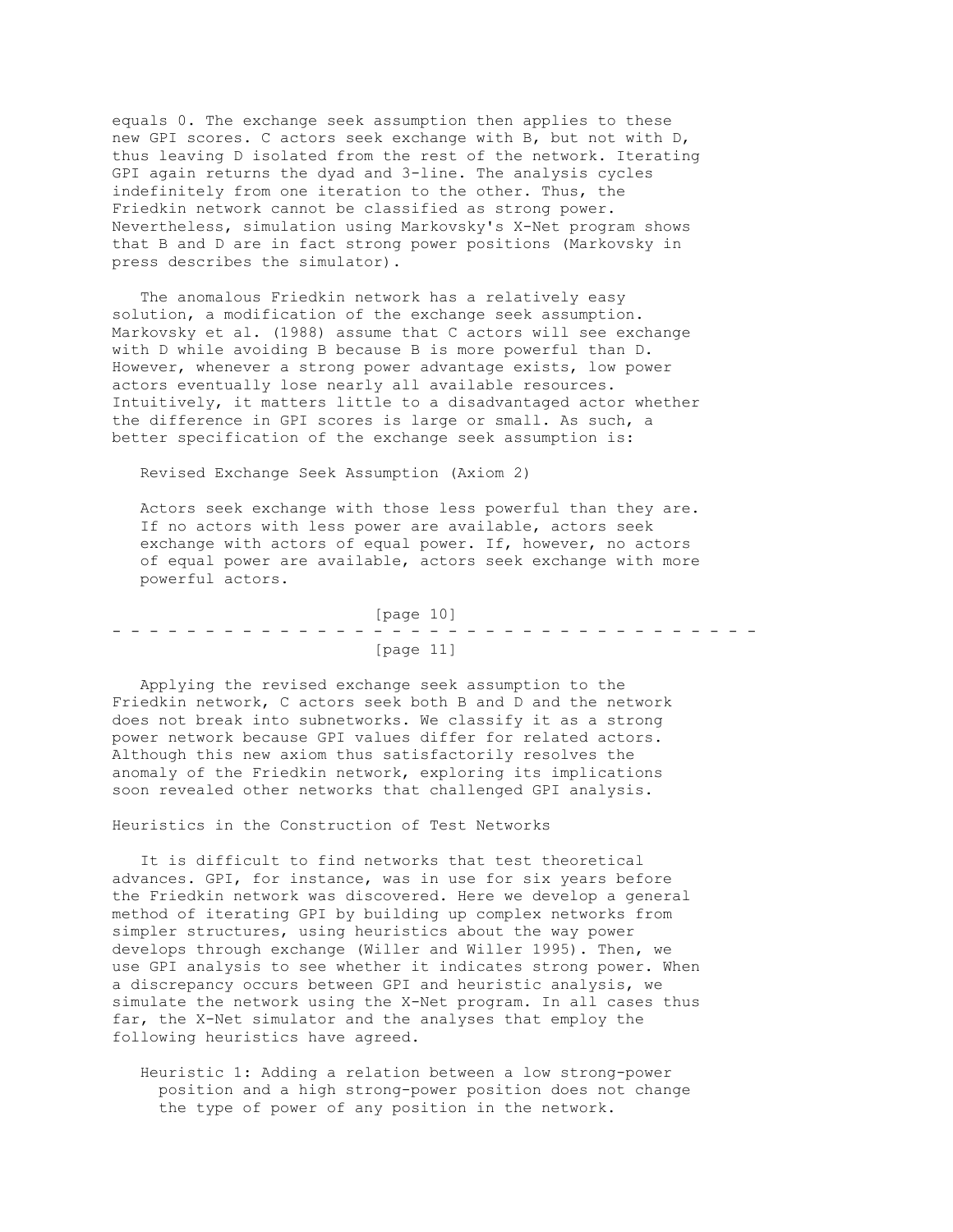- Heuristic 2: Adding a relation between two high strong power positions does not change the type of power of any position in the network.
- Heuristic 3: Adding a relation between two low strong-power positions creates a weak or equal power structure.
- Heuristic 4: Adding a relation between weak or equal power positions cannot create a strong power structure.
- Heuristic 5: Breaks occur between high strong-power positions or between high strong-power positions and equal or weak power positions, but not between equal or weak power positions.

(Cf. Willer and Willer 1995 for heuristics 1, 2 and 3.)

 Our explorations uncovered many networks for which GPI analysis produced repeating cycles of subnetworks that would not allow for the classification of positions as strong power in any simple way, even though simulation and heuristic analysis suggested that strong power was present. Further analysis of the problem was necessary that, when performed,

 [page 11] - - - - - - - - - - - - - - - - - - - - - - - - - - - - - - - - - - - [page 12]

yielded a general method for the GPI analysis of networks. The method decomposes a network into strong power, weak power, and equal power components. The heuristics and computer simulation then serve as checks on the method's results in particular cases.

## Iterating GPI

 The general method for iterating GPI to decompose complex networks uses the following 7 rules:

- 1. Iterate GPI using the new exchange seek assumption until a stable solution--wherein GPI values of all positions remain the same in two consecutive iterations--or a repeat ing cycle of solutions emerges. A stable solution ends analysis.
- 2. (a) When a stable solution appears, inequalities between connected positions indicate strong power.

 (b) When a repeating cycle of solutions appears, draw the network that includes all relations across iterations in the cycle except when (i) breaks occur in every iteration of a repeating cycle and (ii) a position has a GPI advan tage over other connected positions in every iteration of a repeating cycle. In (i), the breaks are considered permanent and are not redrawn. In (ii), the advantaged and disadvantaged positions form a strong power component that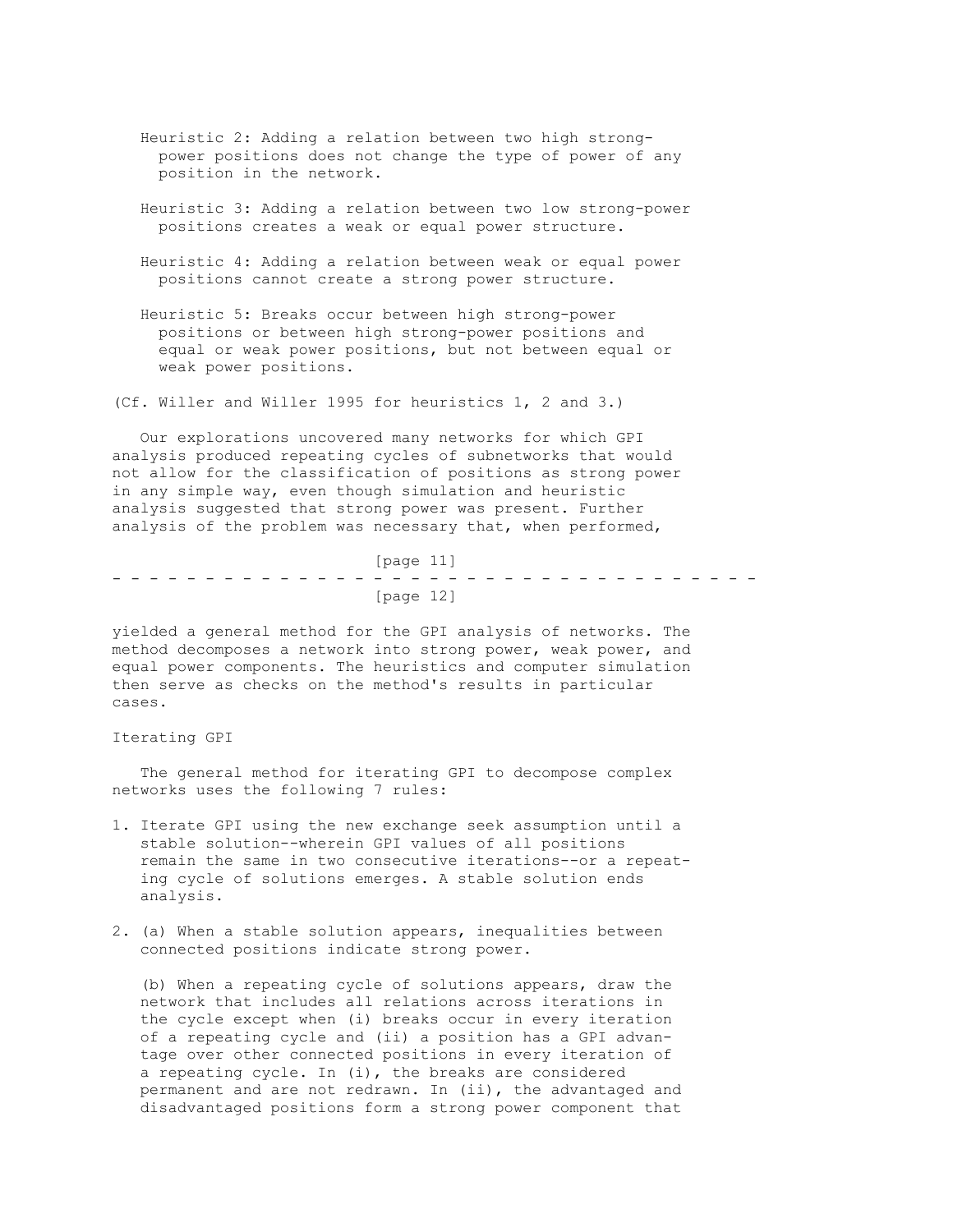breaks off permanently. Then, reiterate GPI on the redrawn network until a stable solution or repeating cycle of solutions appears.

3. Re-apply rule 2 until the redrawn network is identical to the previous application's redrawn network or until a re peating cycle of redrawn networks appears.

 Rules 1 - 3 above identify most strong power structures in exchange networks. (A computer program for analyzing networks using these rules is available from John Skvoretz.) However, computer simulation reveals that some structures harbor strong power differences not identified by the first three rules. For example, consider the 7p40 network in Figure 2 below. (We started labeling networks sequentially for each size. 7p40 is the 40th network with 7 positions.)

 [page 12] - - - - - - - - - - - - - - - - - - - - - - - - - - - - - - - - - - - [page 13]

Figure 2. 7p40 Network

 $A - B - C - B - A$  $\lambda$  /  $D - D$ 

 All positions in the 7p40 network have GPI values of 1. We would not classify this network as strong power, nor would we predict any breaks in negotiations between network positions. However, computer simulations and the heuristics tell a different and convincing story. The B positions in the 5-line, A-B-C-B-A, are high strong power. In addition, each B is connected to one member of the D-D dyad. The heuristics reveal that D actors will initiate a break from the B actors. D actors will prefer to exchange equally with each other rather than exchange at a disadvantage with B actors. In turn, B actors are indifferent to exchange with D actors because B actors have low strong-power alternatives to exploit. X-Net simulation confirms that a break will develop between B and D actors, and that B actors have a strong power advantage over A and C actors.

 The following rules correctly decompose networks such as 7p40 that have strong power hidden within them. The rules work by breaking down networks to their core structures to insure that no lurking potential for strong power remains undetected.

4. Look for a "stem-dyad" in networks and subnetworks that have not been identified as strong power. A stem-dyad is understood to be a position of degree 1 (i.e., con nected to only one other actor) and the position con nected to it. The position connected to the degree 1 position has the potential to be high power. Thus we call it the high power position in the stem-dyad; and, we call the degree 1 position the low power position in the stem-dyad.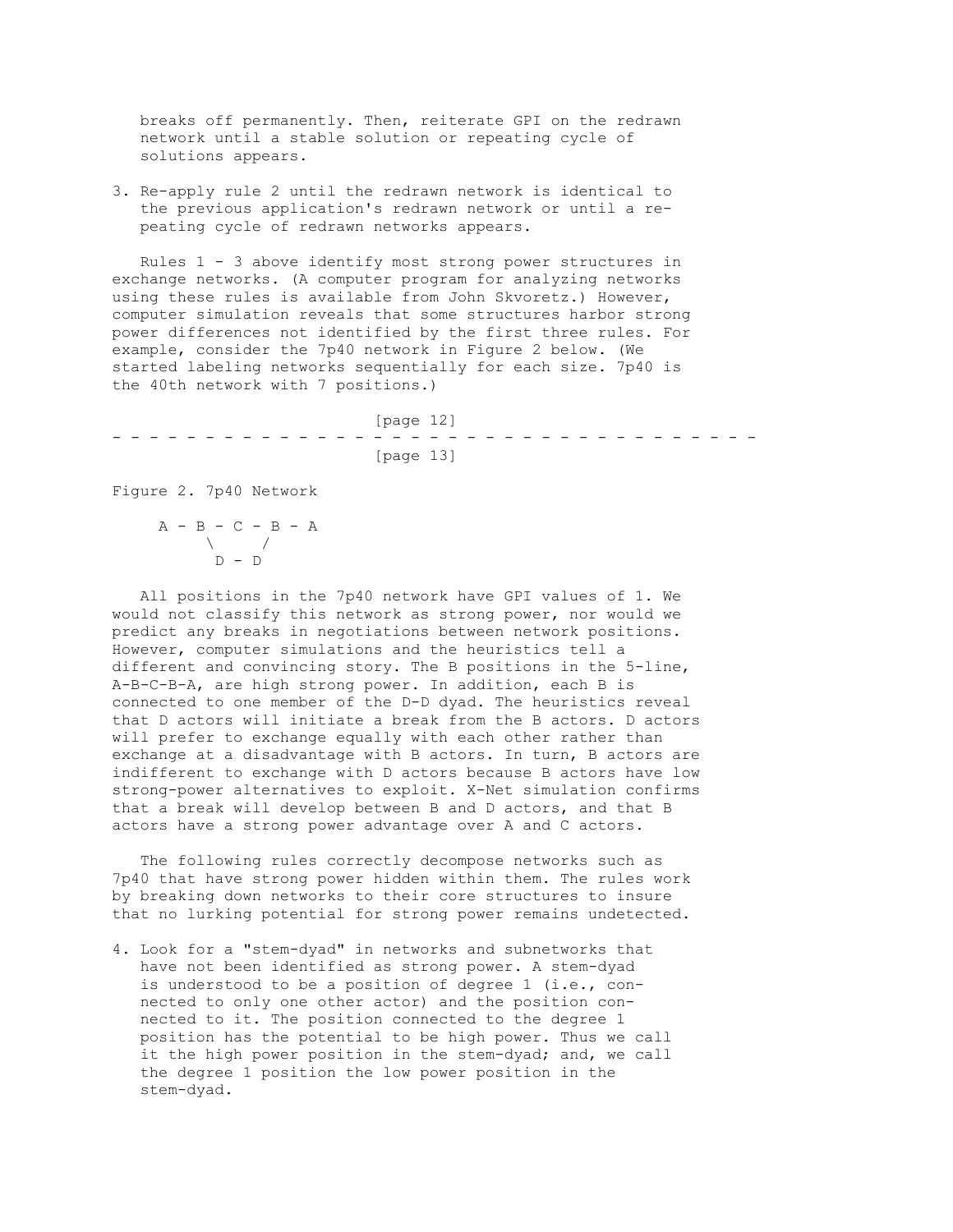- 5. Remove the stem-dyad from the network and examine the residual network.
- 6. (a) If the residual is strong power and if the high power position in the stem can reconnect to a low power position in the residual, then the original structure is strong power.

 (b) If the residual is strong power and if the high power position in the stem can reconnect only to high power positions in the residual, then the stem breaks from the residual as an equal power dyad.

 [page 13] - - - - - - - - - - - - - - - - - - - - - - - - - - - - - - - - - - - [page 14]

 (c) If the residual breaks into strong and weak power components while the high power position in the stem connects to a low strong-power position in the residual, then the network breaks where the residual breaks.

7. For remaining structures not identified as strong power, re-apply steps 4 - 6. Continue until no stem dyads remain attached to a larger structure not yet identified as strong power. Then reconnect all relations among structures not identified as strong power.

Rules 4 - 7 allow networks of any size to be broken down to an easily analyzed core structure. For example, consider a 7 actor line A-B-C-D-E-F-G. First remove the stem-dyad, A-B, leaving a five-actor line. (Note that removing F-G instead has the same result.) If the power type of a five-actor line is unknown, remove the stem-dyad, C-D, from it. The remaining core structure, E-F-G, is a 3-line, the prototypical strong power structure. Hence, we conclude that the 7-Line is a strong power structure. Now try the 7p40 network. Removing the A-B stem-dyad results in a 5-actor T structure, which breaks into a strong power 3-line and a dyad (Markovsky et al. 1988). Therefore, by rule 6c and through symmetry, 7p40 breaks into a 5-actor line and a dyad.

 Rules 1 - 7 should identify all strong power structures--at least all those in networks of 7 or fewer positions. (More complex networks may require more subtle analysis.) We have used them to analyze more than 200 6-position and 7-position networks without finding predictions at odds with simulations or other forms of analysis. Having thus identified and broken out strong power structures, remaining networks can be analyzed using the probability tree method of Markovsky et al. (1993) to determine whether weak power exists in them. The method can therefore be said to classify the fundamental power type (strong, weak, or equal) of all positions in all exchange networks. Exact resource point predictions at equilibrium can then be made using the method of Lovaglia et al. (1995).

Pending empirical confirmation, this iterative GPI method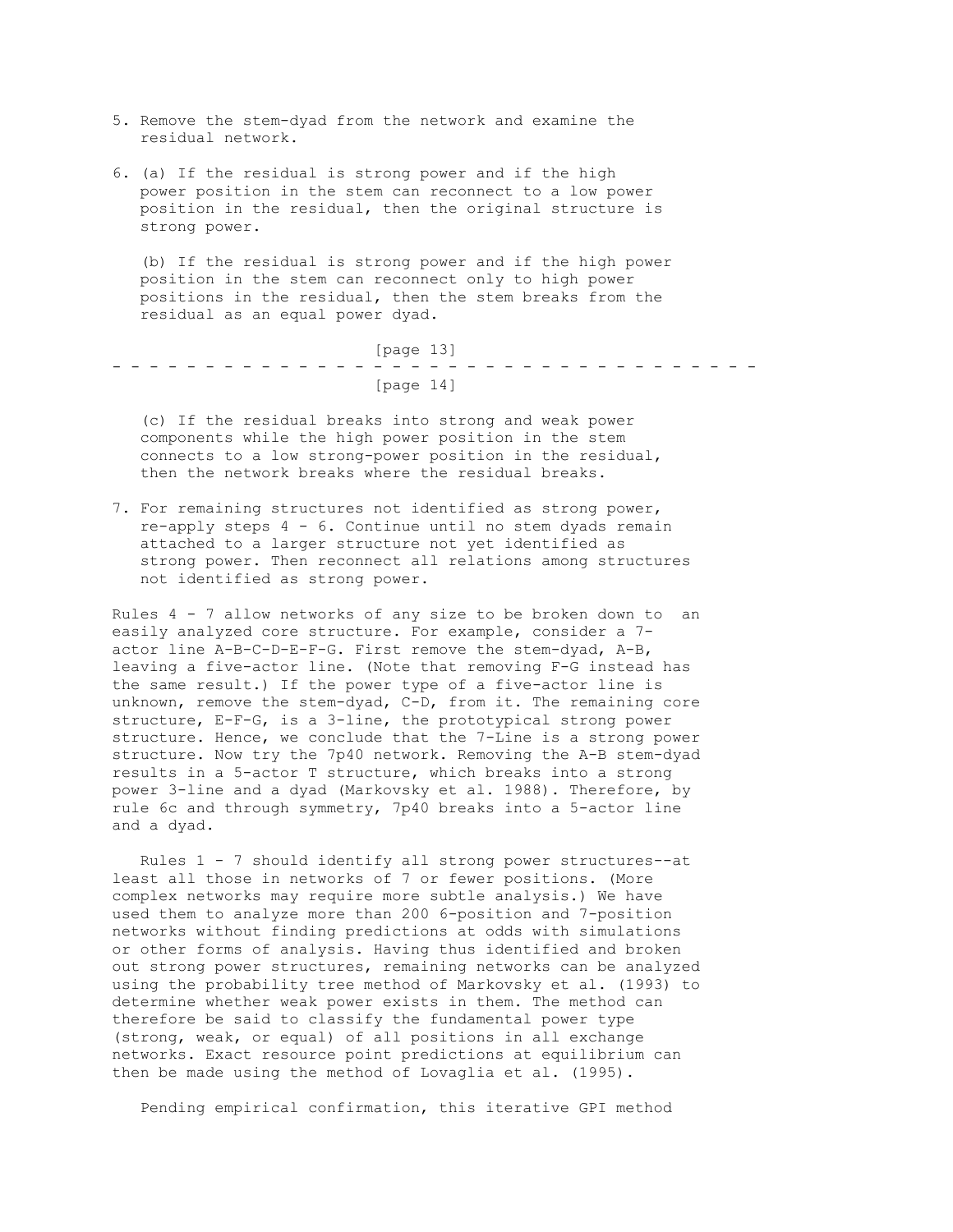appears to solve a fundamental, though narrow, problem in network exchange theory. Moreover, the heuristics developed as tools in the solution have general implications. For example, in exchange networks it seems impossible to gain a strong power advantage by opening channels of exchange to weak or equal power network members. Rather, strong power can only be achieved by cutting off the alternative exchange opportunities of one's partners (oppression), or by establishing new connections to isolated individuals outside the network (colonization).

 [page 14] - - - - - - - - - - - - - - - - - - - - - - - - - - - - - - - - - - - [page 15]

 More generally, we are developing a procedure for conducting social exchange research. We compare the results of analyses using general heuristics, formal theory, and computer simulation. Although these analyses are related to the extent that they make similar predictions, all begin from quite different foundations. Those networks for which analyses differ thus become the target sites of future research. Hence, one can systematically analyze all networks of a certain size, culling anomalous networks for further study. As such, locating interesting test networks may no longer be a hit-or-miss endeavor requiring years of ancillary study, thus bringing closer the goal of analyzing networks of the size and complexity found in naturally occurring social situations.

 In addition, the increasing complications of the GPI have led us to develop an independent method for determining whether networks are strong, weak, or equal power. After examining over two hundred networks, the iterative GPI and the new method make identical predictions, thereby validating GPI and adding a new dimension to our evolving general procedure. Consequently, we will be able to compare the predictions of two independent formal theories with each other and with general heuristics and computer simulations to find interesting exchange networks.

#### REFERENCES

Lovaglia, Michael J., John Skvoretz, David Willer, and Barry Markovsky. 1995. "Negotiated Exchanges in Social Networks." Social Forces 74:1.

Markovsky, Barry. In press. "Developing an Exchange Network Simulator." Sociological Perspectives.

Markovsky, Barry, John Skvoretz, David Willer, Michael J. Lovaglia and Jeffrey Erger. 1993. "The Seeds of Weak Power: An Extension of Network Exchange Theory." American Sociological Review 58:197-209.

Markovsky, Barry, David Willer, and Travis Patton. 1988. "Power Relations in Exchange Networks." American Sociological Review 53:220-236.